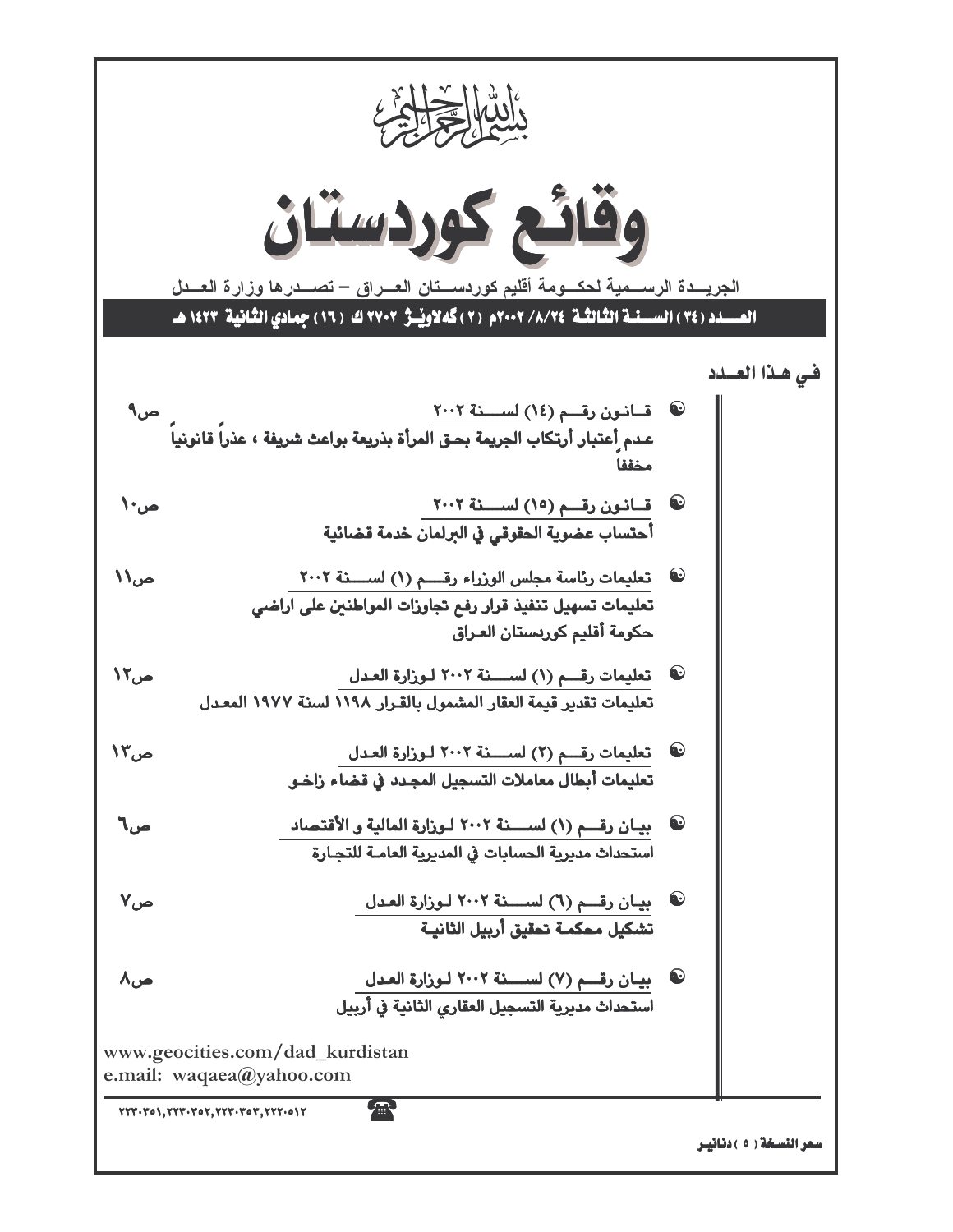## به نساوی خسوای به خشسندهو میهرهنسان به نــاوي گه نــــهوه ئه نجــومەنى نيشتمـانيى كوردســـتـانى عيْــراق ژمارەي دەرھىنسان : ١٤ رۆژى دەرھىنسان : ٢٠٠٢/٨/١٤

یشت به حوکمهکانی برگه (۱)ی ماددهی (٥٦) و ماددهی (٥٣) لـه یاسای ژماره (۱)ی هـهموارکراوی سـالّی (۱۹۹۲)و ، لهسـهر داوای ژمـارهی باسـابی لـه ئهنـدامانی ئهنجومـهنی نیشتمانیی کوردستانی عێراق و ، داوای ئەنجومـەنی وەزیـران و ، ئـەو یاسـاکارییەش کـه ئەنجومەن لە دانيشتنى نائاسايى ژمارە (٢)ى رۆژى (١٣/٨/١٣) بدا ئەنجامى داوەو ، بـه یپّی ئەو دەسەلاتەش کە برگە (۳)ى ماددەي دووەمىي ياساي ژمارە (۱۰)ى سالّى ۱۹۹۷ يێماني داوه ، برياري دەرھێناني ئەم ياسايەي خوارەوەمان دا :

## بساسسای ژهستاره ( ۱٤ )ی سیستانسی ۲۰۰۲

ماددەي يەكــەم :

تێوهگلان له تاوانی دەرھەق بـه ئافرەتـدا ، بـه بیـانووی ھۆکـاری شـەریف ، بـۆ مەبەسـتی بەركارخىستنى حوكمــەكانى ماددەگــەلى (١٢٨ ، ١٣٠ ، ١٣١)ى ياســاي ســزاكانى ژمــارە (۱۱۱)ی ههموارکراوی سالّی ۱۹۹۲ به یوّزشی (مهعزهرهتی) یاسایی سـزا سـووك كـهر لـه قەلەم نادرێت. ماددەى دووەم : هەر دەقى يێچەوانەي حوكمەكانى ئەم ياسايە بێت ، ناخرێتە بەركار. ماددەى سىيبەم : يێويسته لەسەر ئەنجومەنى وەزيران حوكمەكانى ئەم ياسايە بخەنە بەركار. ماددهي چـواردم : ئهم ياسايه له رۆژى بلاْوكردنهوەي له (وەقايعى كوردستان) دا ، دەخرێتە بەركار .

د. رۆژنسورى شــاوەىس سـەرۆكى ئە نجـومـەنى نيشـتمانيى كوردسـتانى ـ عيْـراق ۔رشیفی رؤژنامەی وەقايعی ک ــودستان www.mojkurdistan.com  $Y \cdot Y / \Lambda / Y \Sigma$  $(75)$   $(27)$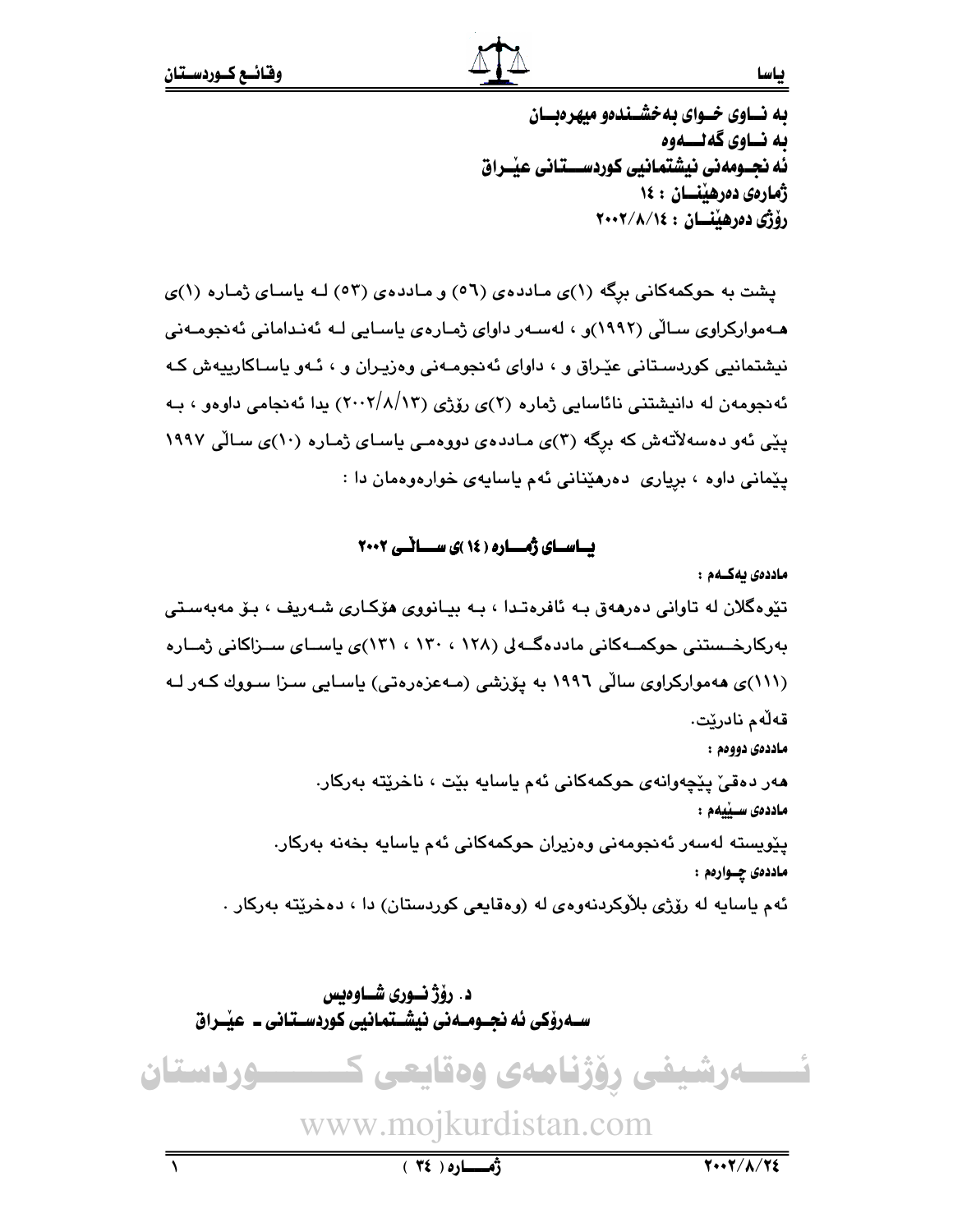به نساوی خسوای به خشسندهو میهرهنسان به نــاوي گه نــــهوه ئه نجــومەنى نيشتمـانيى كوردســـتـانى عيْــراق ژمارەي دەرھينسان : ١٥ رۆژى دەرھينسان : ٢٠٠٢/٨/١٤

یشت به حوکمهکانی برگ (۱)ی ماددهی (٥٦) و ماددهی (٥٣) لـه یاسـای ژمـاره (۱)ی هـﻪﻣﻮﺍﺭﮐﺮﺍﻭﯼ ﺳـﺎﻟّﻰ (١٩٩٢)ﻭ ، ﻟﻪﺳـﻪﺭ ﺩﺍﻭﺍﯼ ﮊﻣـﺎﺭﻩﯼ ﭘﺎﺳـﺎﯾﯽ ﻟـﻪ ﺋﻪﻧـﺪﺍﻣﺎﻧﯽ ﺋﻪﻧﺠﻮﻣـﻪﻧﯽ نیشتمانیی کوردستانی عیّراق و ، ئەو پاساکارییەش کە ئەنجومەن لـە دانیـشتنی نائاسـایی ژماره (۲)ی رۆژی (۲۰۰۲/۸/۱۳) یدا ئەنجامی داوەو ، بە یێی ئـەو دەسـەلأتەش کـه برگـه (٣)ی مـاددهی دووهمــی یاســای ژمــاره (١٠)ی ســالّی ١٩٩٧ ییّمــانی داوه ، بریــاری دەرھێنانى ئەم ياسايەي خوارەوەمان دا :

باسای ژمساره ( ١٥ )ی سالی ٢٠٠٢

ماددەى يەكــەم :

ئــهو ماوهيـهي كــه حقـوقي لــه ئهنـدامێتيي ئهنجومــهني نيــشتمانيي كوردسـتاني عێراقــدا بەسـەرى دەبـات ، بـە خزمـەتى دادوەريـى بـەكردار بـۆ مەبەسـتى دامەزرانـدن و تەرقيـە و تەرفيع حساب دەكرێت. ماددەى دووەم : هەر دەقى يێچەوانەي حوكمەكانى ئەم ياسايە بێت ، ناخرێتە بەركار. ماددەى سـێيەم : يٽويسٽه لهسهر ئهنجومهني وهزيران حوکمهکاني ئهم ياسايه بخهنه بهرکار. ماددهۍ چــوارهم :

ئهم باسابه له رۆژي بلاوکردنهوهي له (وهقايعي کوردستان) دا ، دهخريته بهرکار .

د. رؤژ نـوري شـاوەيس ســهروْکي ئه نجــومــه ني نيشــتمـانيي کوردســتـاني ــ عيْــراق



www.mojkurdistan.com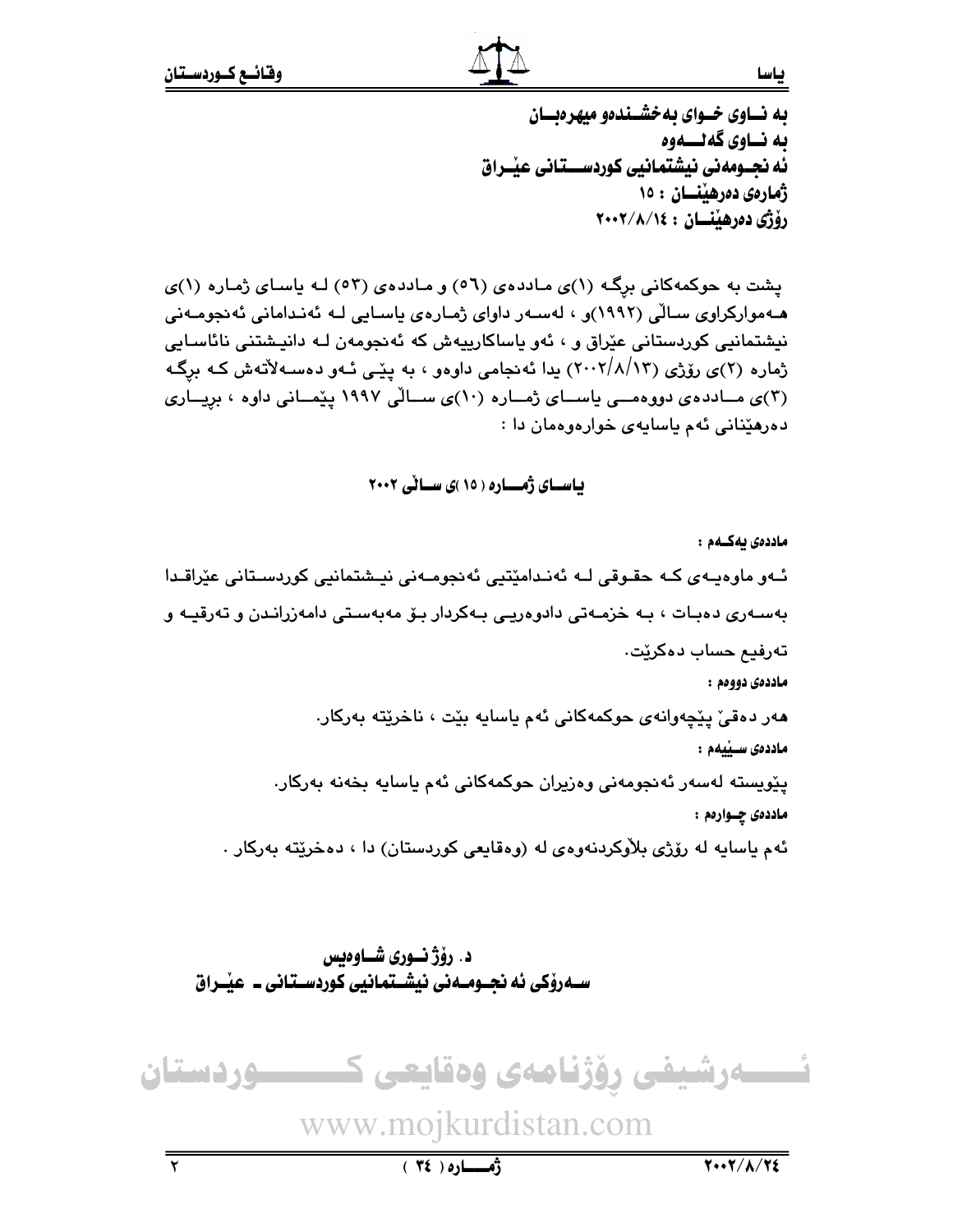ســهروْكـايهتي ئه نجــومهني وەزيــران ومزارهتسي داد بەريوەبەرايەتى دادى گشىتى بەرێوەبەرايەتى يىلان دانان بهروار: ٢٠٠٢/٨/١٠

ریْنمـایـی ژمــاره ( ۱ )ی سـانی ۲۰۰۲ ریْنمسایی خه ملاّنسدنی خانووبسه رهی بابه تی بریساری ۱۱۹۸ی سسائی ۱۹۷۷ ی هه مسوارکسراو

یشت بهو دهسهلاتهی به ییمی حوکمی مادده (۳) له یاسای وهزارهتی داد ژماره (۱۲)ی سالی ۱۹۹۲ ییمان دراوه ، سهبارهت بـه خهملانـدنی خانوویـهری بابـهتی بریـاری ژمـاره ۱۱۹۸ی سالی ۹۷۷ی ههموارکراو و ، بوّ ئاسانکاری پیادهکردنی بریاری ژماره ۱۲ی سالی ۲۰۰۱ی پهرلهمانی کوردستان ، بریارماندا ئهم رینماییه دهربکریت :-

- ١) لـه كـاتى بينينــى داواى تــهمليككردنى خانوويــهره لــه دادگاكانـدا ، يـان مامهلــهى فرۆشتنی خانوویەرە لە فەرمانگەكانى جِيْبەجِيْكرندا ، بە يېْپى بريـارى ١١٩٨ي سـالّى ۱۹۷۷ ، هەرپيەك ليە دادوەر و جېّيبەجێكار بيە ئاميادەبوونى نوێنيەرى فەرمانگيەي تۆمارگاي خانوويەرە و فەرمانگەي باجى دەرامـەتى شـوێنى مولکەکـە ، خانوويەرەکـە دەخەملێنێت.
- ۲) ههرسهك لـه فهرمانگـهي تۆمارگـهي خانوويـهره و فهرمانگـهي بـاحي دهرامـهت و لايەنەكانى داوا ، يان دۆسيەي جێبەجێكردن ، بۆيان ھەيە بە يێى برگەي (دووەم) لـە بریاری ژماره (۱۲)ی سالّی /۲۰۰۱ له ماوهی (۱٥) رۆژ له بهرواری دهرچوونیهوه تانووت (طعن) له بریاری خهملاندنهکه له بهردهم دادگای تێههلچوونهوه (به سیفهتی تـهمیزی) بدەن .
- ۳) وێنەپـەك لــه بريــارى خەملاندنەكــه دەدرێتــه فەرمانگــهى تۆمارگــهى خانووبــهره و فەرمانگەي باجى دەرامەتى ناوچەي مولكەكە ، بۆ ئەوەي ئەگەر يێى رازى نـﻪبوون لـﻪ ماوهي ياساييدا تانووتي ليٌ بدهن .
- ٤) کرێی نوێنەری ھەردوو فەرمانگە ، ھـﻪمان کرێی لیژنـﻪی نـۆرینی کـرین و فرۆشـتنی ئاسايي له فهرمانگهي تۆمارگاي خانوويهره دهبێت و ، له خاوهن مولّك وهردهگيرێت .
	- ٥) ئەم رێنماييە لە رۆژى دەرچوونيەوە جىٽبەجى دەكرێت .

ھــادى على وەزپىسىسىرى داد وردستان ـەرشيفى رۆژنامەي وەة www.mojkurdistan.com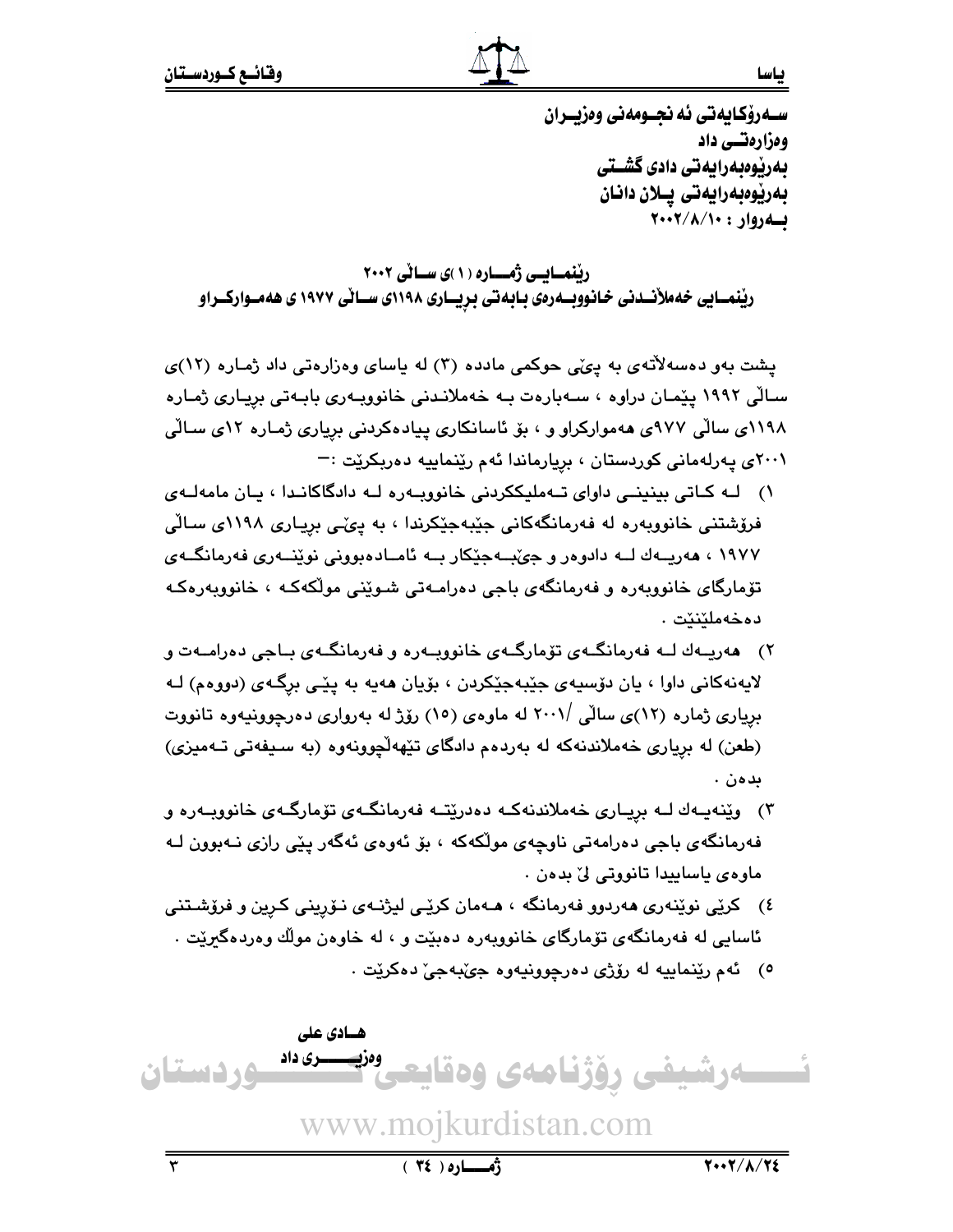ســهرؤكـابـهـتي ئـه نحــومــهـني ومزيــــران ومزارهتسي داد بەرپوەبەرايـەتى دادى گشـتى بەريوەبەرايەتى يــلان دانـان بهروار : ٢٠٠٢/٨/١٤

ریْنمایی ژماره ( ۲ )ی سائی ۲۰۰۲ ريْنمايي يووجه تكـردنهوهي مامه تْهكــاني ســهرله نــويْ تـوْماركــردنهوه له فقهزاي زاخـــوْ

یشت بهو دهسهلاتهی به پیّی بریاری ژماره (۷)ی سالّی ۲۰۰۲ی پهرلـهمانی کوردستان یپْمان دراوه و ، بوّ ئاسانکاری ییادهکردنی بریاری یهرلهمان ژماره (۷)ی سالّی ۲۰۰۱ سهبارهت به پووچهلکردنهوهی مامهلّهی سهرلهنویّ تۆمارکردن له قهزای زاخق ، بریارماندا به دەركردنى ئەم رێنماييەي خوارەوە :

- ۰۱ تێؠۑنەراپەتى تۆمارگەي خانووپەرەي زاخۆ گشت ئەو مامەلانەي تۆمـارى سـەرلەنويّ هه لا دو دشینیتهوه ، که له ۱۹۹۱/۳/۰ به دواوه نه نجامدراون و لایه نی یه یو هنداری ییّ ئاگادار دەكاتەوە . بږيارى پەرلەمان ئەو مامەلأنـــە ناگرێتـــەوە كــە بــە نــاوى حكومــەتـى هەرێمى كوردستان ــ عێراق تۆمار كراون ٠
- ٢. ليژنـهى ئامـاژەيێكراو لـه بريـارى يەرلـهمان بـه (ليژنـهى تايبـهت بـه چهسـياندنى مولّکايـهتي) نـاو دهبريّـت و کارهکـاني بـه يېمَـي ريکارهکـاني سـهرلهنويّ تۆمـارکردني باسای تۆمارگەی خانوويەرەی ژمارە /٤٣ی سالّى ١٩٧١ي ھەمواركراو بەرێوە دەبات.
- ۴. لايەنى پەيوەندار بۆي ھەيە ، لە رێگەي تێبينەراپەتى تۆمارگاي خانووپەرەي زاخۆ ، جارێِکی دی داواکـاری تۆمـارکردنی سـهر لـهنوێی خانووبهرهکـه یێشکهش بـه لیژنـهی پێکهێنراو به پێی برِیاری ژماره (۷) له سالّی ۲۰۰۱ی پهرلهمان بکاتهوه .
- ٤. ليژنهکه داواکاري سهرلهنويّ تۆمارکردنی ئهو کهسـانه دهبينێت ، کـه مامهڵـهکانيان پووچهان کراونهتهوه و ، تانووت له بریاری به تۆمارکردن و رهتکردنهوهی لـه بـهردهم دادگــای تــهمیزی هــهریمی کوردســتان لــه مــاوهی (۳۰) رۆژ لــه پیراگهپانــدنی لایــهنی يهيوهندار دهدريت و ، وهزارهته يهيوهندارهكان ههمان مافي تانووت ليدانيان ههيه .
- <sup>ە.</sup> مامەلەی سەرلەنوی تۆمپاركردنى زەوی كىشتوكالى ئـەر كەسـانەی بـە يى بى مـادرە (۱)ی بریارهک مامه لــه یان پووچــه لکراوهتهوه لــه دهســه لاتـی لیژنهکهنیـــه . شهوانــه ل دەتــوانن داواكــار*ي| پيشنبكەش ب*ــو اليزنـــولى جەس<u>ىياندنى/</u> لـــافى/زەرى كــشتوكالى لـــە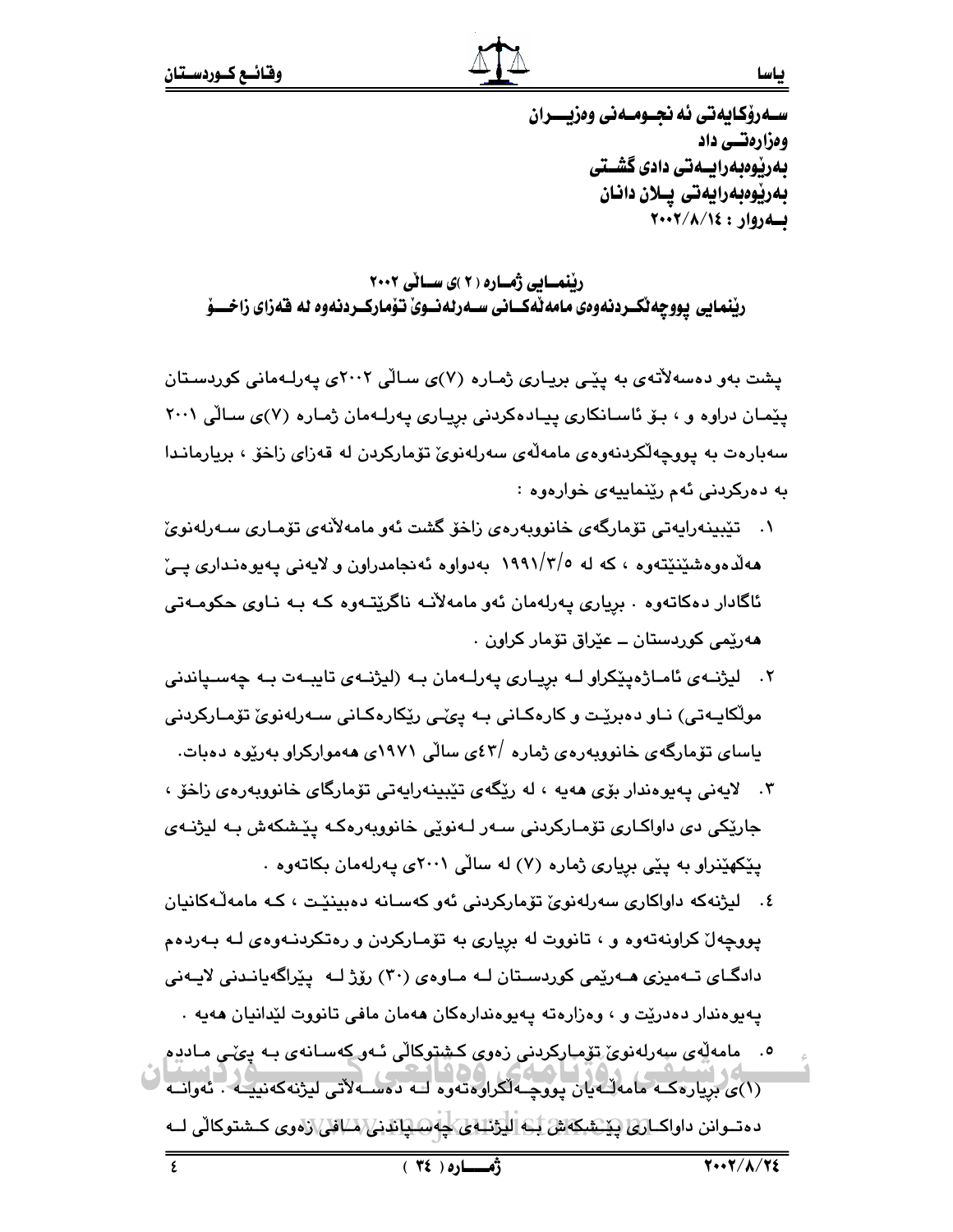وهزارهتی کشتوکال و ئاودیری بکهن ، چونکه داواکاریهکهیان دهکهویته بهر باری ياساکانی چاکسازی کشتوکاليی بەرکار لە مەریم .

- ٦. لېژنهکه ، حگـه لـه داواکـاري سـهر لـه نـوې تۆمـارکردنې ئـهو کهسـانهي مامهڵـهان يووچهلٌ کراوهتهوه ، مامهلُّهى کهسانى دى لهسهر ئـهو زهويانـه نابينێت ، مامهلُّهى ئەوان دەكەوپتە بەربارى برگە ٢ مـاددە /٤٦ ياسـاى تۆمارگـەى خانووبـەرەى ژمـارە ٤٢ی سالّی ١٩٧١ ههموارکراو .
- ۰۷ أ ـ دوای پووچـهڵکردنهوهی ئـهو مامهلانـهی لـه برِگـهی دووهم و سـئيهمی برِيـاری پهرلهماندا هاتووه و پێراگهپاندنيان ، ئهگهر لايـهني پهيوهندار جـارێکي دي داواکـاري يێشکهش بـه ليژنهکـه نـهکرد يـان ئهگـهر يێشکهشى کـرد و ليژنـه رهتـي کـردهوه و بريارهکه پلهي بنبري به دهستهێناو خاوهندارێتي مولکهکه بـۆ کـهس دهرنهچـوو و بـه هه لواسراوي مايهوه ، ئهو ا دواي ساليّك به ييّـي ماددهكاني ٤٣ و (٥٠ ي دووبـاره) لـه یاسای تۆمارکردنی خانوویه رهی ژماره (٤٣)ی سالی ١٩٧١ هـهوارکراو مولکهکه به ناوي دەولەت تۆمار دەكريت .

ب ۔ ئـه مامهلانـهي بـه يێـی مـاددهي پهکـهمي بريارهکـه پووچـهلٌ کراونهتـهوه ، دهکهونـه دەسـﻪلآتى ليژنـﻪي تايبەتمەنـد بـﻪ ﭼﻪسـياندنى مـاڧى زەويـﻮزار ﻟـﻪ ﻭﻩﺯﺍﺭﻩﺗـﻰ ﻛـﺸﺘﻮﻛﺎﻝْ ﻭ ئاودێری و به پێی پاساکان تێدەرواندرێن ، ئەگەر خاوەندارێتی و مـافی رەفتاریـان بـۆ ھـیچ کهس و لايهنێك ساغ نهبووهوه ، يان خاوهن مامهله پووچهڵکراوهکان ، دوای پێراگهپاندنیان به پووچهالکردنهوهکه ، داوای دیکهیان پیشکهش بـه وهزارهتـی نـاوبراو نـهکرد ، ئـهوا ئـهو زهویانه دوای سالیّك به پیمی مادهی ۴ دو (۵۰ ی دووباره) له باسای توْمارگای خانووبـهرهی ژماره /٤٣عی سالّی ۱۹۷۱ی ههموارکراو یاك له یاك به ناوی میری تۆمار دهكریِّن .

۸. ئهم رينماييه له ريكهوتي دهرچوونيهوه كارى ييدهكريت .

ھــادى على وەزيـــــــــرى داد

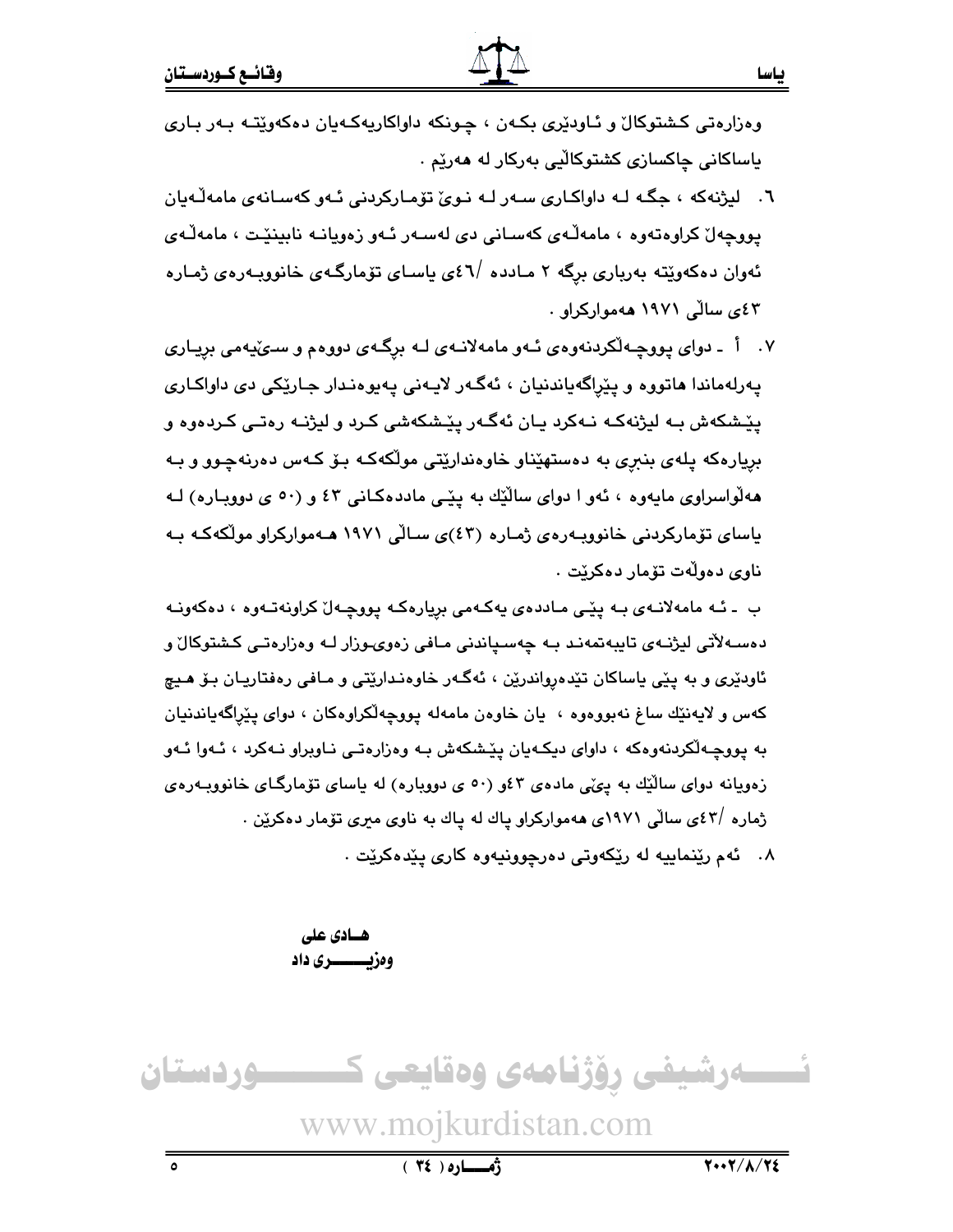ســهرۆكـايەتى ئه نجــومەنى وەزيــران ومزارمتي دارايىو ئـابــوورى بەرپوەبەرايەتى گشىتى ديــوان خۆيىەتى زُماره: ٢٩٧٥ ميشژوو : ٢٠٠٢/٨/٧

" بسەيىسسان "

بۆ بەرژەوەندى گشتى و پشت بەو دەسەلاتەي بە پێى برگەي (٢) لە ماددەي چوارەم لـﻪ یاسای وهزارهتی دارایی و ئابووری ژماره (۱۳)ی سالّی ۱۹۹۲ی ههموارکراو پیّمان دراوه ، بريارماندا به:

کردنـــهوهي (بهرێوهبهرايـــهتي ژمێريـــاري) لـــه بهرێوهبهرايـــهتي گــشتي بازرگــاني بــۆ سەريەرشتى و بە دواداچوونەوەي بەشەكانى ژمێريارى بەرێوەبەرايەتپەكانى بازرگانيەكان.

> ســەركبس ئـاغـاجـان مـامەنــدۆ وهزيســـــري دارايــيو ئـــابــــووري



 $(15)$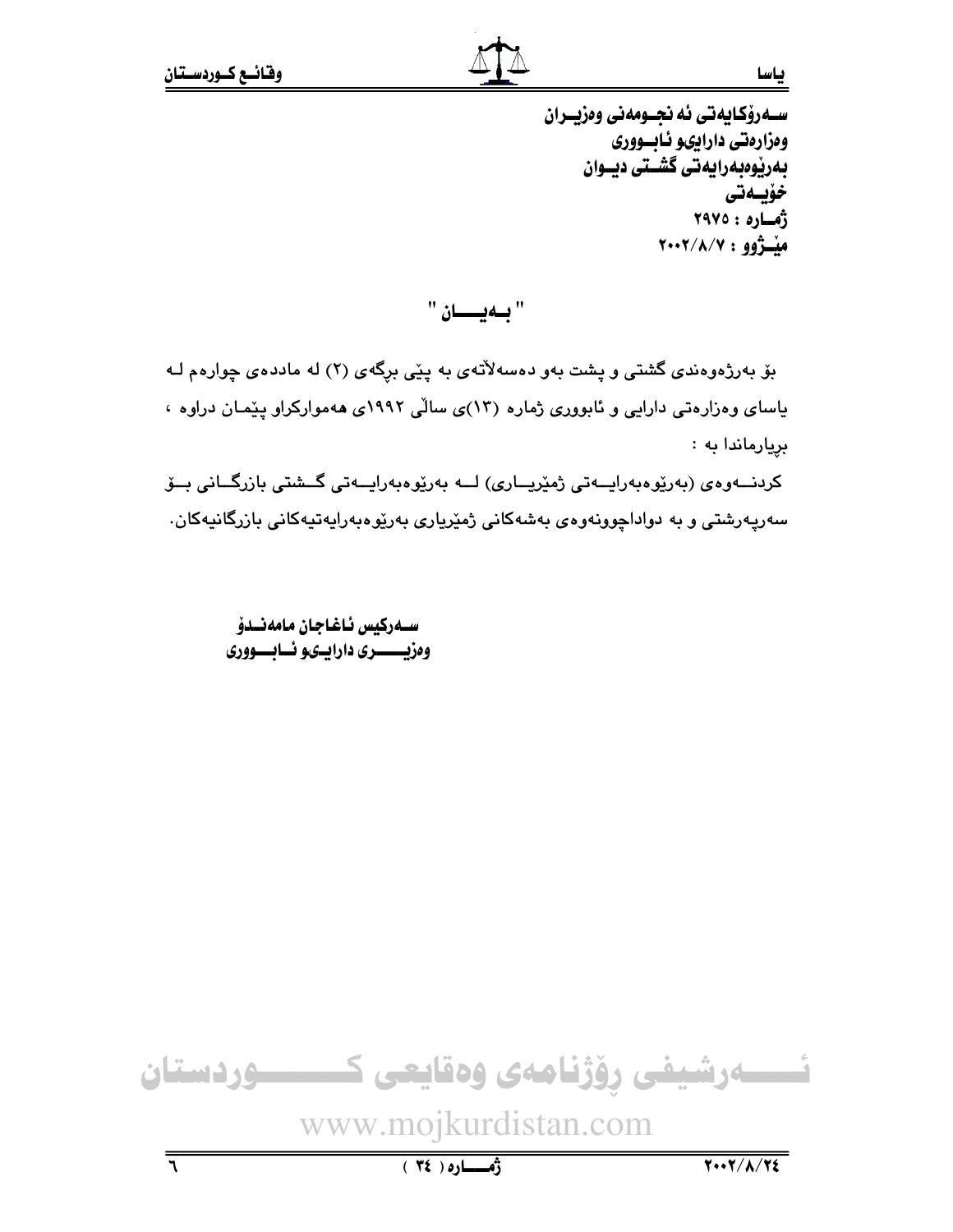ســهرۆكـايەتى ئه نجومەنى وەزيــران ومزارمتي داد بەرپوەبەرايەتى دادى گشىتى بەريوەبەرايەتى يەيوەنــدييەكان بهروار ۲۰۰۲/۸/۱۷

بەيان ژەسارە ( ٦ ) بيْكهيْناني دادگــاي دووممي ليْكــۆٽينـــەومى هــەوليْــر

بۆ بەرژوەندى گشتىھو پالْپشت بە ماددە ٣٠/ دووەم لە ياسـاى دەسـەلاتى دادوەرى ژمـارە ١٤می سالّی ١٩٩٢ بریارماندا :-

١) به پێکهێنانی دادگای دووهمی لێکۆلێنهوهی ههولێر بۆ بینینی :-

أ\_ داوای ئهو تاوانانهی که دادگای دووهمی تاوانی هـهولیْر بـه پیْمی بـهیانی ژمـاره (٤)ی وەزارەتى داد دەيانبينێت .

ب \_ داوای ئەو تاوانانەی كە دۆسىيەی لێكۆلينەوەيان لە دەزگاكانى ئاسايشن .

٢) ئــهو بريــاره لــه رۆژى دەرچــوونيهوه ييــاده دەكريّــت و لــه رۆژنامــهى وەقــايعى کوردستاندا بلاْودەکرىتەوە.

هسادى علىي وەزيـــــــــرى داد



ياسا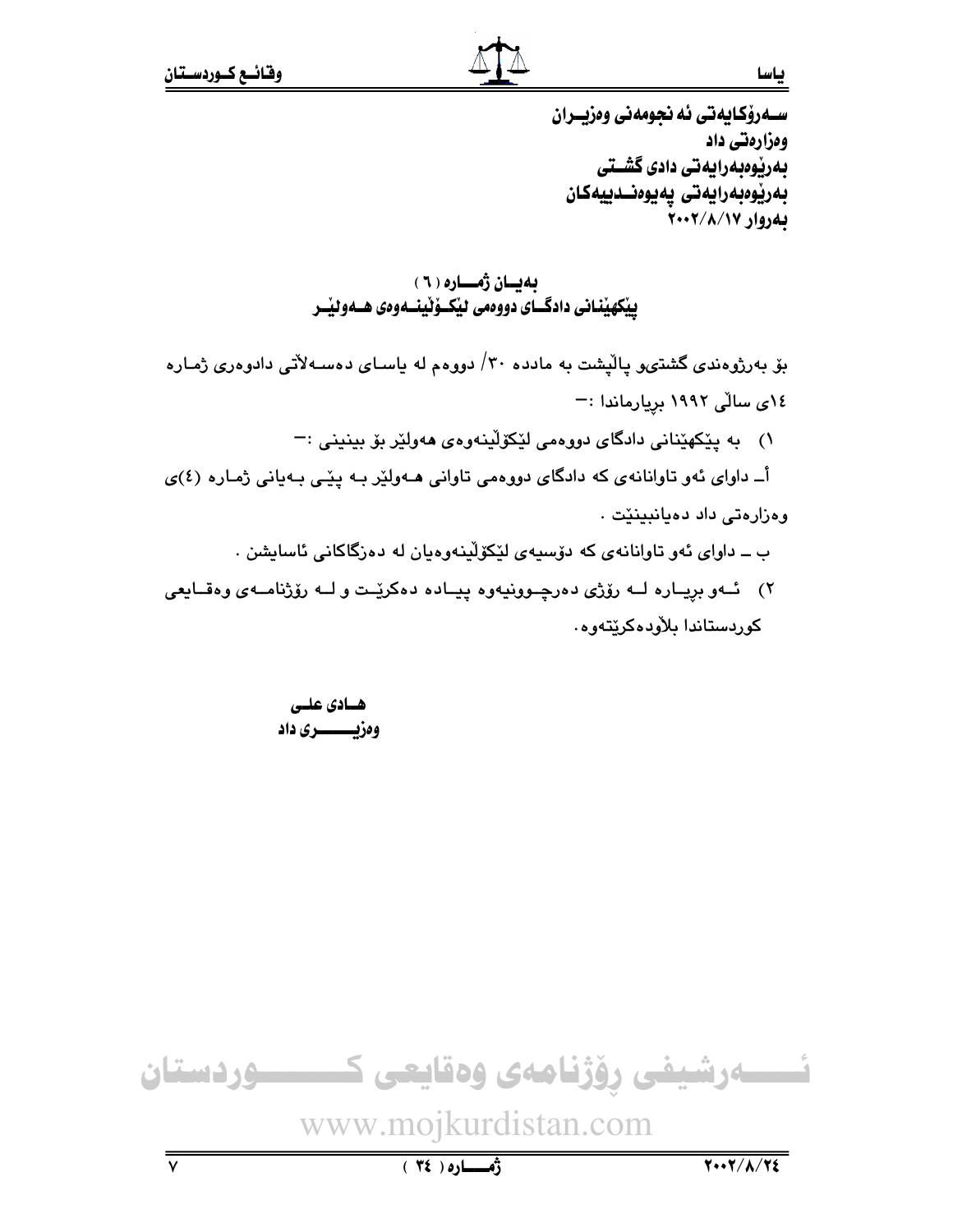ســهروكـايهتي ئه نجــومــهني ومزيــــران ومزارهتسي داد بەرێوەبەرايــەتى پەيوەنديــەكـان بهروار: ٢٠٠٢/٨/٢١

بهيسان ژماره ( ٧ ) كـردنــهوهي بهريوهبهرايــهتي دووهمي تـوّمــارگـاي خـانــووبــهرهي هــهوئييـر

پشت بهو دهسهلاتهی به پئی برگه (۲) لـه مـاددهی حهوتـهم لـه پاسـای وهزارهتـی داد ژماره (۱۲)ی سالّی ۱۹۹۲ی ههموارکراو پێمان دراوه و بۆ بهرژهوهندی گشتی ، برِیارمانــدا به :

- ۱) كردنەوەي بەرپوەبەرايەتى دوۋەمى تۆمارگاي خانوويەرەي ھەولێر .
- ۲) ئــهو زەوي و كەرتانــهى لــه خــوارەوە دېــاركراون دەكەونــه ســنوورى كــاركردنى بەرپوەبەرايەتى ناويراوەوە .
- ۳) تێبینەرایەتی تۆمارگای خانووبەرەی بنەسىلاوە سـەر بـە بەرێوەبەرایـەتی دووەمـی تۆمارگای خانووپەرەي ھەولێر دەبێت ٠
- ٤) ئـهو بريـاره ييـاده دهكريّت ، لـه رۆژى بلاّوكردنهوهيـهوه لـه رۆژنامـهى (وهقـايعى کوردستان)

| ژمارەي كەرت                 | نساوي كسمرت   |  |
|-----------------------------|---------------|--|
| ه ٤                         | وارش          |  |
| ۹٤                          | باداوه        |  |
| ۹۳                          | حەسارۆك       |  |
| $(V \cdot V)$ نا (۱۰۱) (۲۰۷ | كشتوكالييهكان |  |

ھــادى على وەزيىرى داد

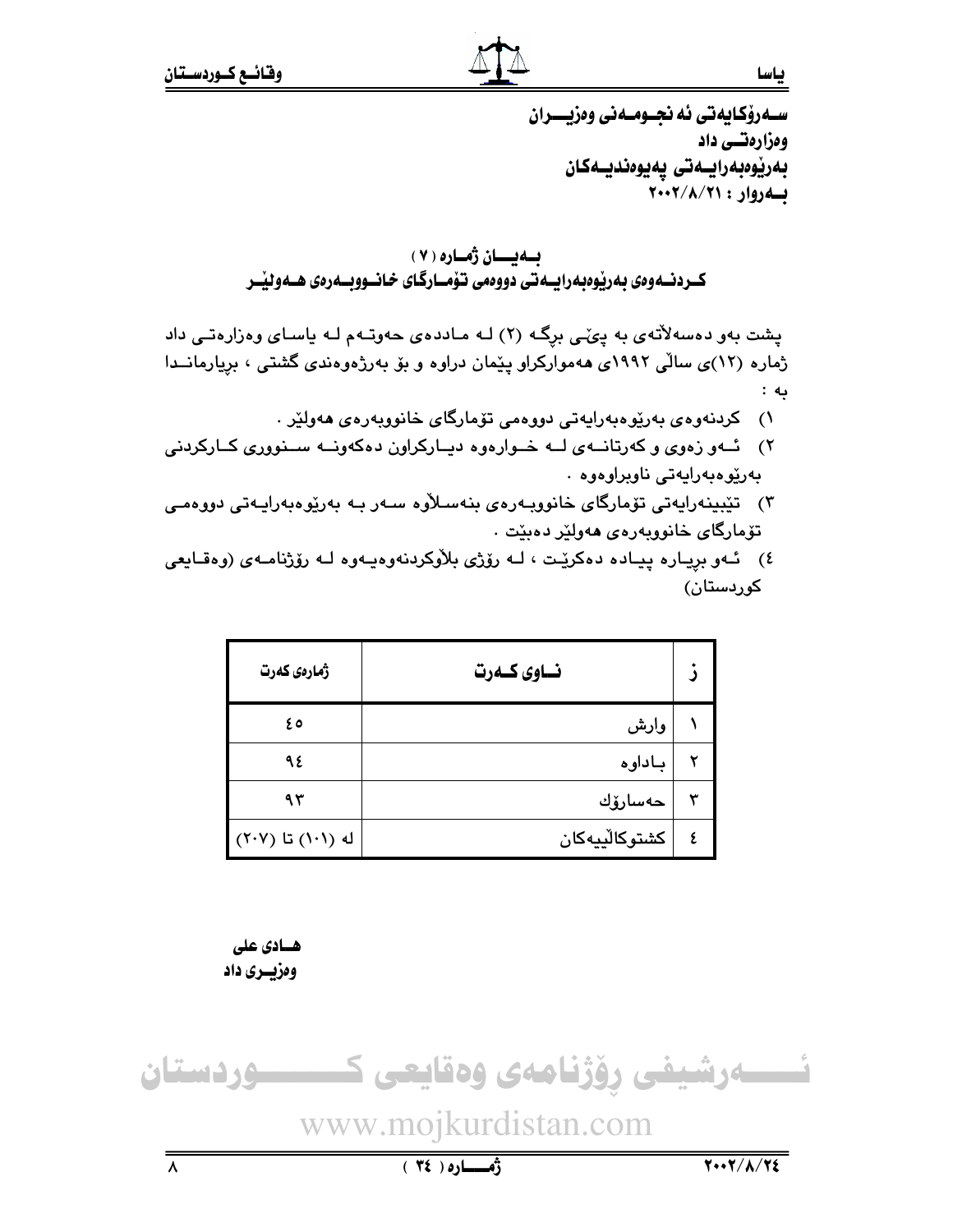تستم الله الترجمن الترجينم بسأسسم التشسعيب المجلس الوطني لكوردستان ـ العـراق رقم الأصدار : ١٤ تأربخ الأصدار: ١٤/٨/١٤+٢

استنادا الى احكـام الفقـرة (١) مـن المـادة (٥٦) و المـادة (٥٣) مـن القـانون رقـم (١) لـسنة ١٩٩٢ المعدل ، و بناءا على ما عرضه العدد القانوني من أعضاء المجلس الـوطني و مجلس الوزراء ، وما شرعه المجلس الوطني لكوردستان ــ العراق بجلسته الأستثنائية المرقمة (٢) و المنعقدة بتأريخ ٢٠٠٢/٨/١٣ و للصلاحية المخولة لنا بموجب الفقرة (٣) من المـادة الثانيـة من القانون رقم (١٠) لسنة ١٩٩٧ قررنا اصدار القانون الأتي :

قسانسون رقسم (١٤) لسسنة ٢٠٠٢

المسادة الأولى : لا يعتبر ارتكاب الجريمة بحق المرأة بذريعة بواعث شريفة عذراً قانونياً مخففاً لأغراض تطبيق احكام المواد (١٢٠،١٢٠،١٢٨) من قانون العقوبات رقم (١١١) لسنة ١٩٦٩ المعدل . المسادة الثنانيسة : لا يعمل بأي نص يتعارض و احكام هذا القانون . المادة الثالثة : على مجلس الوزراء تنفيذ احكام هذا القانون . المسادة الرابعة : ينفذ هذا القانون اعتبارا من تأريخ نشره في جريدة وقائع كوردستان .

> د. رۆژ نورى شـاويـس رئيس الـمجــلـس الـوطنى لكوردسـتان ـ العــراق



www.mojkurdistan.com

 $Y \cdot Y / \Lambda / Y \xi$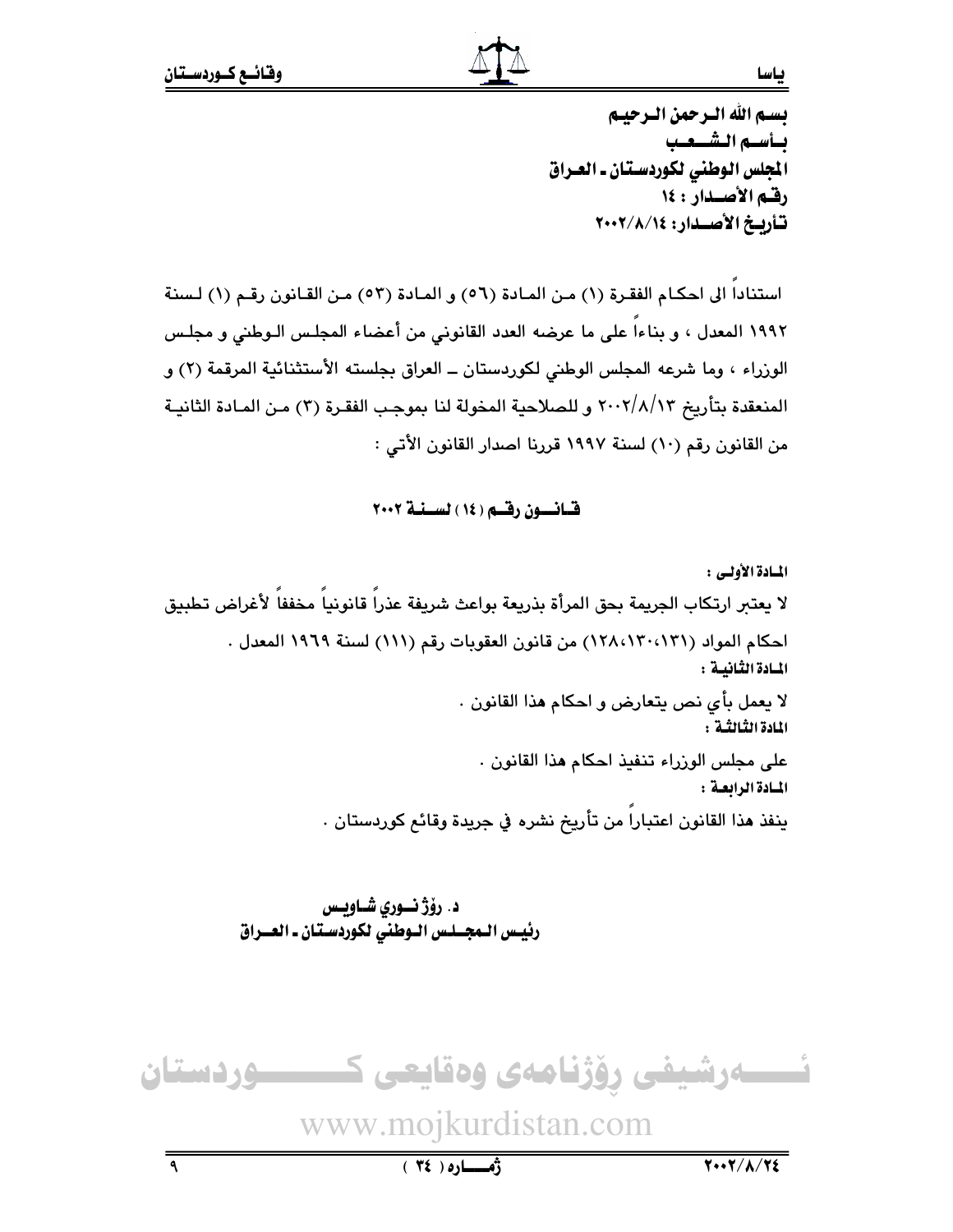تستم الله الترجمن الترجينم بسأسسم التشسعيب المجلس الوطني لكوردستان ـ العـراق رقم الأصدار : ١٥ تأربخ الأصدار: ١٤/٨/١٤+٢

ياسا

استناداً الى احكـام الفقـرة (١) مـن المـادة (٥٦) و المـادة (٥٣) مـن القـانون رقـم (١) لـسنة ١٩٩٢ المعدل ، و بناءا على ما عرضـه العـدد القـانوني مـن أعـضاء المجلـس الـوطني ، ومـا شرعه المجلس الوطني لكوردستان ـــ العراق بجلسته الأستثنائية المرقمـة (٢) و المنعقـدة بتأريخ ٢٠٠٢/٨/١٣ و للصلاحية المخولة لنا بموجب الفقرة (٣) من المادة الثانية من القـانون رقم (١٠) لسنة ١٩٩٧ قررنا اصدار القانون الأتي :

قسانسون رقبم ( ١٥ ) لسسنية ٢٠٠٢

المسادة الأولى : تحتسب المدة التي يقضيها الحقوقي في عضوية المجلس الـوطني لكوردسـتان العـراق خدمـة قضائية فعلية لغرض التعيين و الترقية و الترفيع . المادة الثانية : لا يعمل بأى نص يتعارض و احكام هذا القانون . المادة الثالثية : على مجلس الوزراء تنفيذ احكام هذا القانون . المادة الرابعة : ينفذ هذا القانون اعتبارا من تأريخ نشره في جريدة وقائع كوردستان .

> د. رؤژ نسوری شــاویــس رئيس الـمجــلـس الـوطنى لكوردسـتان ـ العــراق



www.mojkurdistan.com

 $Y \cdot Y / \Lambda / Y \xi$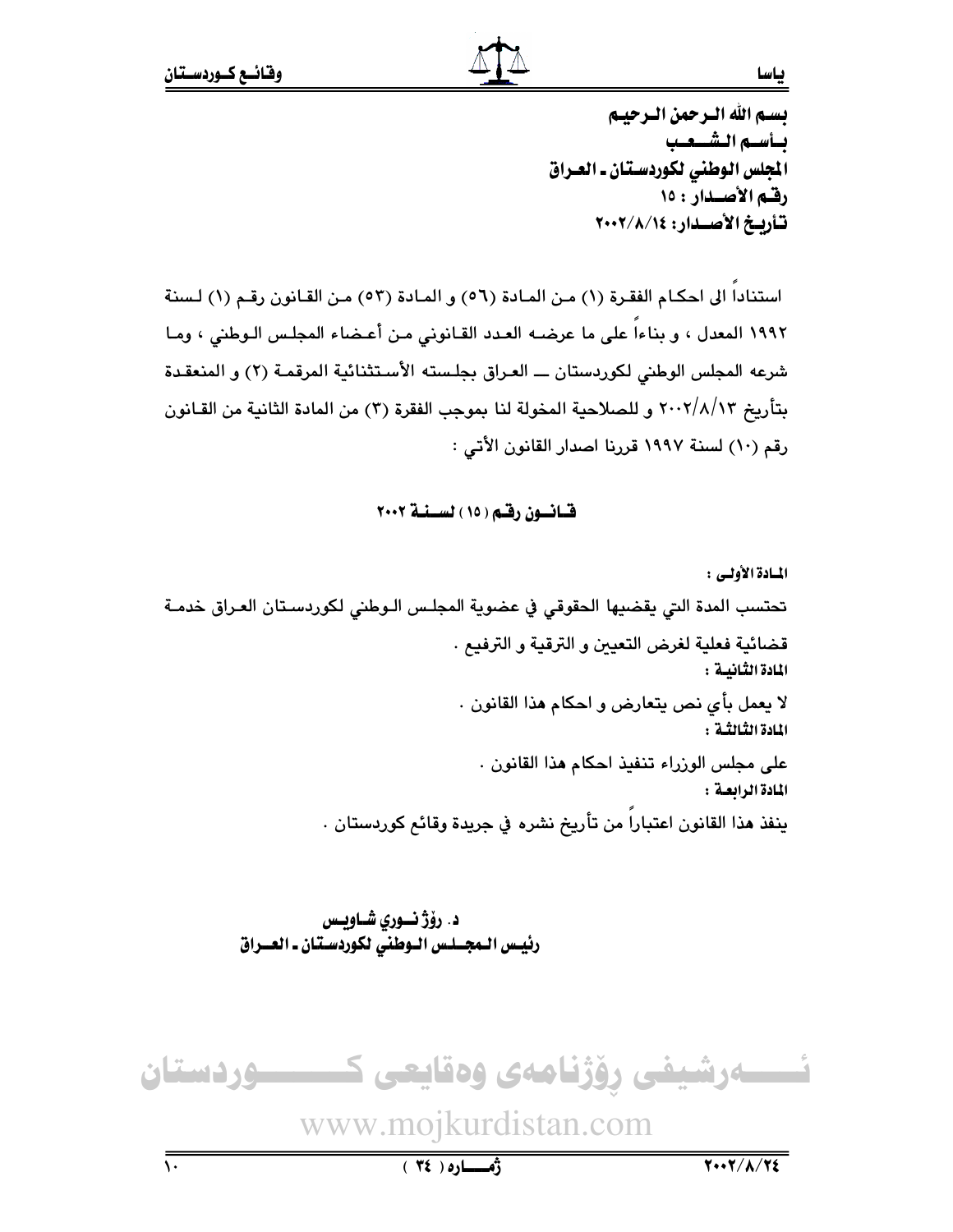أفليم كوردستيان العراق رئاســة مجلس الــوزراء التأريخ : ٢٠٠٢/٨/١

تعليمات رقم (١) لسنة ٢٠٠٢ لتنفيذ فسرار المجلس الوطني لكسوردسستسان العسراق

أستناداً الى الفقرة السادسة من القرار المرقم (٥) في ٢٠٠٧/٥/٢٧ الصادر من المجلس الوطني لكوردستان العراق الخاص بتمليك الأراضي المتجاوز عليها مـن قبـل المـواطنين و لتـسهيل و متابعة تنفيذ القرار المذكور اصدرنا التعليمات التالية :—

- ٠١. تشكل لجنة عليا في وزارة البلديات و السياحة بقرار من الوزير يشارك فيهـا ممثـل عـن وزارة العدل / التسجيل العقاري و ممثـل وزارة الماليــة و الأقتــصاد / الــضريبة للأشــراف على أعمال اللجان الفرعية الخاصة للتخمىن و التمليك و متابعتها و ترفع اليها أعتراضـات ذوى العلاقة من قبل الوحدات الأدارية أو البلدية المعنية و قرارها بات و نهائي .
- ٢. تشكل لجان فرعية للتخمين و التمليك في رئاسة كل بلدية من قبل رئيس البلدية و على هـذه اللجـان رفـض طلبـات المتجـاوزين لمـن كـان تجـاوزة علـى الأراضـى مـن أو بعـد  $.5.../\sqrt{2}$
- ٢. عند وفاة المتجاوز يحق لأحد ورثته الشرعيين تقديم طلب للتمليك و تقبـل مراجعاتـه لدى الدوائر ذات العلاقة و تسجل الدار بأسماء الورثة بموجب القسام الشرعى .
- ٤. تقيد الأبرادات الناجمة عـن تنفيـذ هـذه التعليمـات باسـم وزارة الماليـة و الأقتــصاد و تستعمل الوصولات المحاسبية المعتمدة في استلام المبالغ و لا يجوز مطلقـاً التعامـل بأيـة وصولات مؤقتة أو غير معتمدة .

نــيْــــيجيــــرڤـــان بـــارزانـــى رئيس مجلس الـــوزراء



www.mojkurdistan.com

 $\overline{\mathcal{N}}$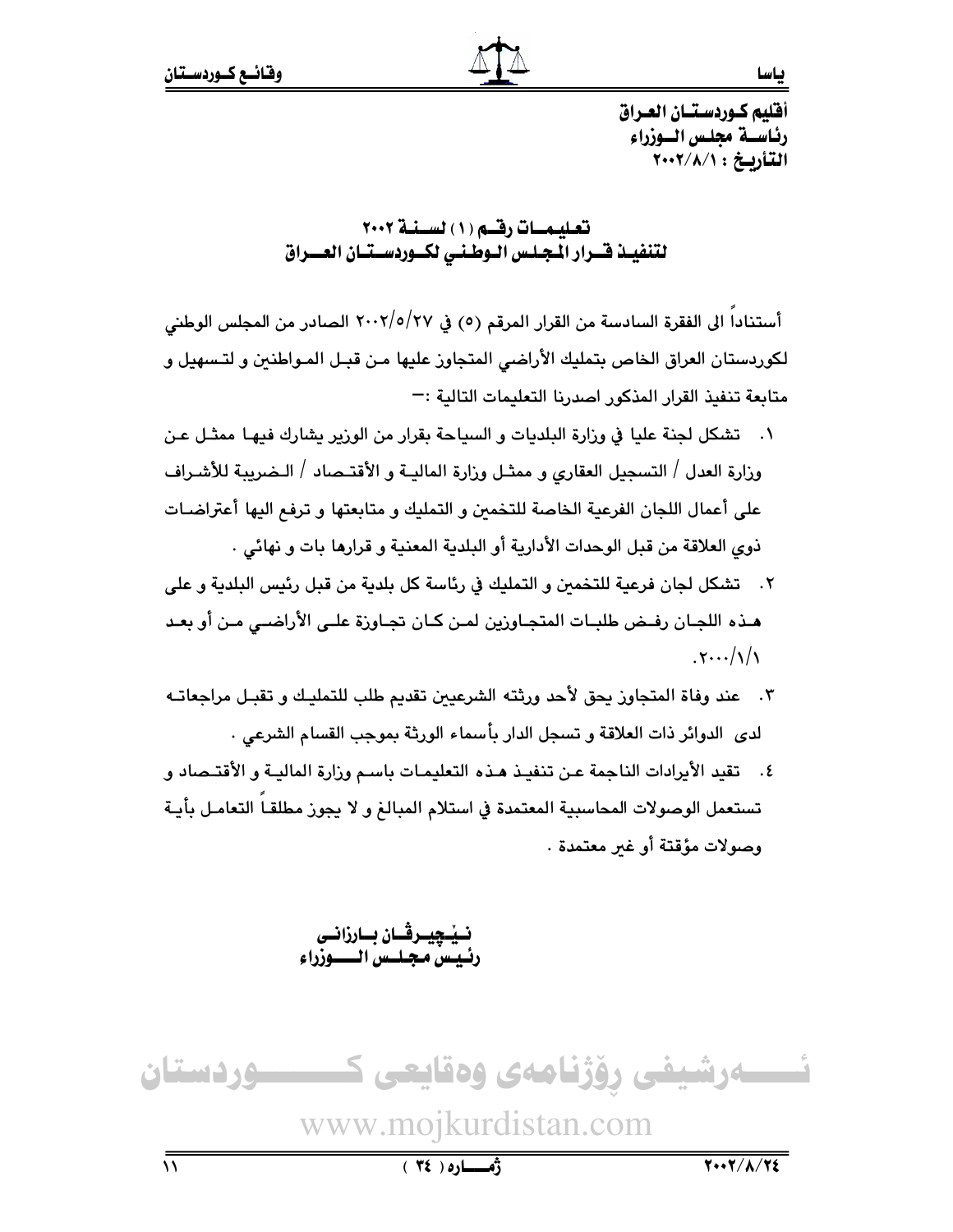رئــاسـة مجـلـس الــوزراء وزارة العسدل مديرية العدل العبامة مديـربـة التخطيـط و المتابعـة التأريخ: ٢٠٠٢/٨/١٠

تعليمــات رقــم (١) لســنـة ٢٠٠٢ تعليمسات تقديسر فيمسة العقسار المشسمول بالقسرار ١١٩٨ لسسنسة ١٩٧٧ المصدل

استنادا الى الصلاحية المخولة لنا بموجب احكام المادة (٢) من قانون وزارة العدل المرقم ١٢ لسنة ١٩٩٢ ، وتسهيلاً لتطبيق قرار البرلمان الكوردستاني المرقم ١٢ لسنة ٢٠٠١ حول تقدير العقار المشمول بالقرار ١١٩٨ لسنة ١٩٧٧ المعدل ،

قررنا اصدار التعليمات التالية :-

- ١) تقوم كل مـن المحكمـة و دائـرة التنفيـذ بتقـدير العقـار موضـوع الـدعوى أو الأضـبارة التنفيذية وفق القرار ١١٩٨ لسنة ١٩٧٧ المعدل ، بحضور ممثلي دائرة التسجيل العقاري و ضربية الدخل لمنطقة العقار .
- ٢) لكل من طرفي الدعوى أو الأضبارة التنفيذية و دائرة التسجيل العقارى و ضريبة الدخل لمنطقة العقار الطعن في قرار التقدير امام محكمـة اسـتئناف المنطقـة (بـصفتها التميزيـة) خلال مدة (١٥) يوما من صدوره و ذلك استنادا الى الفقرة الثانيـة مـن القـرار (١٢) لـسنة  $. 5...$
- ٣) ترسل صورة من قرار التقدير الى كل مـن دائرتـى التـسجيل العقـاري و ضـريبة الـدخل لمنطقة العقار لتمكينهما من الطعن فيه خلال المدة القانونية ان لم تقنعا به .
- ٤) تقدر أجور ممثلي الدائرتين وفق ما هو مقرر للجان الكشف العاملة في دائرة التـسجيل العقارى و تستوفى من صاحب العقار .
	- ٥) يعمل بهذه التعليمات اعتبارا من تأريخ صدورها .

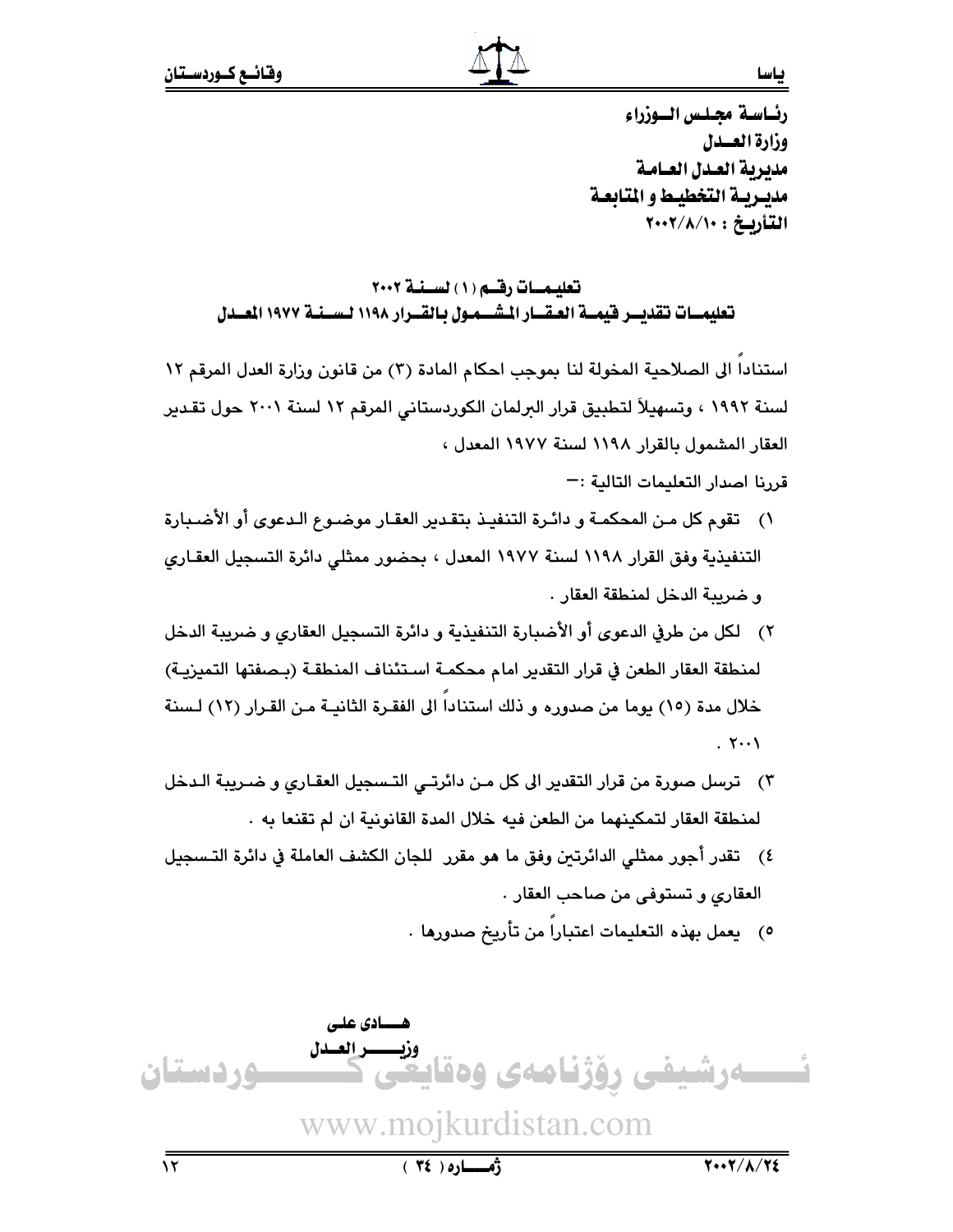رئياسية مجلس السوزراء وزارة العسدل مديرية العدل العسامة مدبرية التخطيط و المتابعة التأربخ: ٢٠٠٢/٨/١٤

تعليمات رقسم (٢) لسـنــة ٢٠٠٢ تعليمــات أبطـال معامــلات التســجيــل الجـــدد في فضـــاء زاخــــو

أستناداً إلى الصلاحية المخولـة لنـا بموجب قـرار البرلمـان الكوربسـتاني المـرقم (٧) لـسنة ٢٠٠٢ و تسهيلا لتطبيق قرار البرلمان المرقم (٧) لـسنة ٢٠٠١ المعدل حـول ابطـال معـاملات التسجيل المجدد في قضاء زاخو قررنا اصدار التعليمات التالية :—

- تقـوم دائـرة ملاحظيـة التـسجيل العقـارى في زاخـو بـأجراء مراسـيم ابطـال معـاملات  $\cdot$ التسجيل المجدد للأراضي و العقارات الجارية أعتبارا من ١٩٩١/٣/٥ و تبلـغ ذوى العلاقــة بقرار ، و تستثني منها معاملات التسجيل المجدد المسجلة بأسم حكومة أقليم كوردستان العراق .
- ٢. تسمى اللجنة المشكلة بموجب القرار أعـلاه بـــ ( اللجنــة الخاصــة بتثبيـت الملكيـة) و تقوم بنفس أجراءات مراسيم التسجيل المجدد وفقا لقـانون التسجيل العقـارى رقـم (٤٣) لسنة ١٩٧١ المعدل بالنسبة لمعاملات الأشخاص الذين ابطلت معاملاتهم .
- ٢. لذوي العلاقة تقديم طلباتهم ثانيـة بخـصوص تـسجيل الملـك مجـدداً بأسمـائهم و يـتم تقديمها الى اللجنة المشكلة بموجب قـرار المجلـس الـوطني الكوردسـتاني رقـم (٧) لـسنة ٢٠٠١ المعدل عن طريق ملاحظية التسجيل العقاري في زاخو ٠
- ٤. تنظر اللجنة في معاملات التسجيل المجدد المبطلة بموجب القرار أعلاه و المقدمة ثانيـة و تكون قراراتها بالتسجيل أو رفضه خاضعة للطعن أمام محكمة تمييز أقليم كوردسـتان خلال مدة ثلاثين يوما من تأريخ تبليغ ذوى العلاقـة بـالقرار و للـوزارات ذات العلاقـة حـق الطعن المذكور وفق القرار .
- ٥. تكون معاملات التسجيل المجدد الجارية على الأراضي الزراعية الواردة في المـادة الأولى من القرار رقم (٧) لسنة ٢٠٠١ المعدل خارجة عـن أختـصاص اللجنـة أعـلاه لكونهـا غــر مشمولة بأحكام التسجيل المجدد الواردة في قـانون التـسجيل العقـاري رقـم (٤٣) لـسنة ابْ